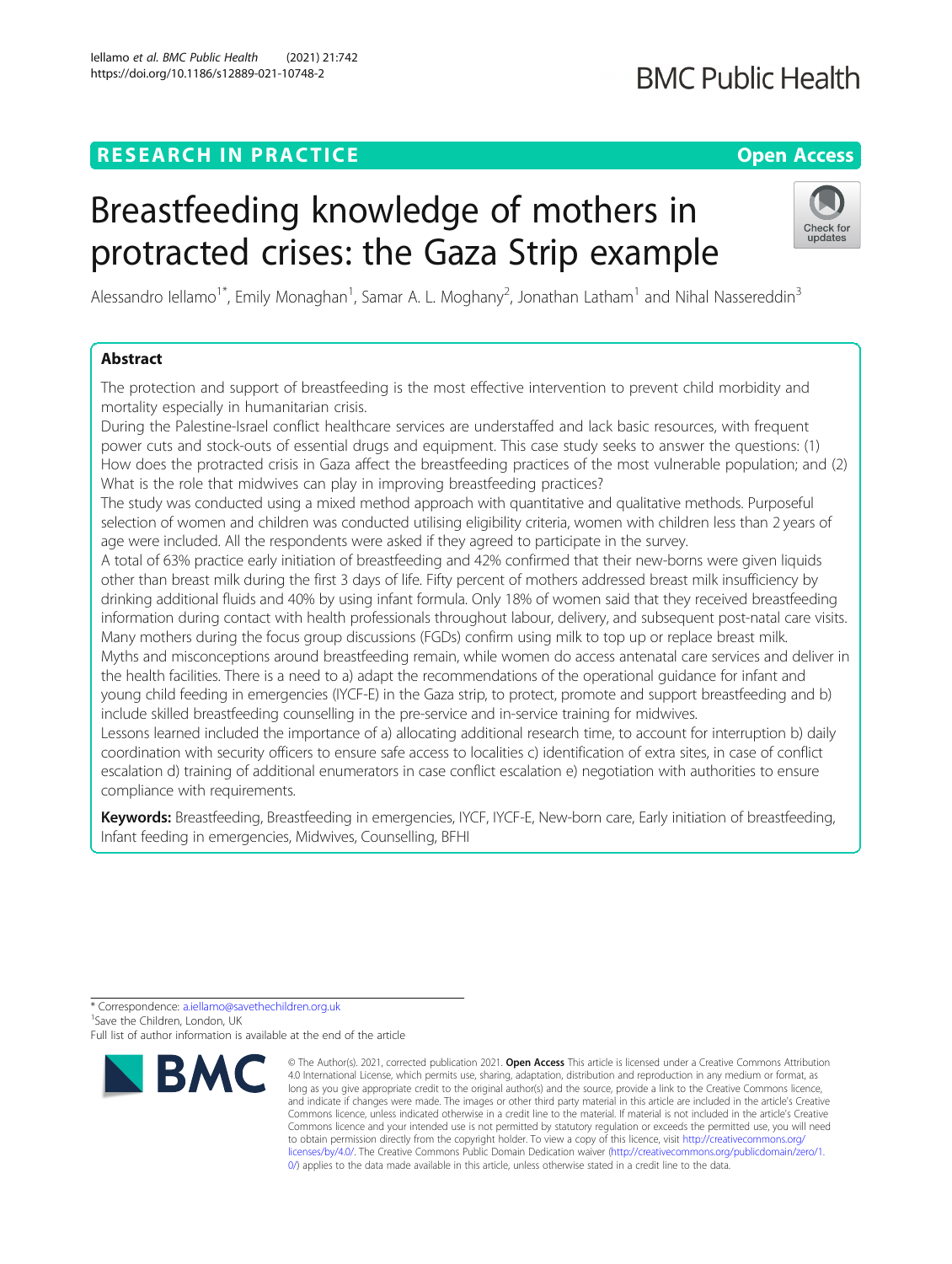# Background

## Humanitarian context

Sub-optimal breastfeeding is associated with more than 800,000 under 5 years old deaths annually worldwide [[1](#page-6-0)]. Exclusive breastfeeding for the first 6 months and continual breastfeeding may prevent 13% of under-five deaths, primarily from infections resulting in diarrhea, pneumonia, and neonatal sepsis [\[2\]](#page-6-0). Beyond the first years of life, breastfeeding has been found to improve children's quality of life by preventing various diseases such as leukemia, asthma, ear infections, allergies, and diabetes [[3,](#page-6-0) [4](#page-6-0)]. Recent systematic reviews have highlighted the role that midwives have in the protection, promotion, and support of breastfeeding, [[5](#page-6-0)]. The findings show that midwives value breast feeding education and breastfeeding support but the way they provide it varies across contexts [[5\]](#page-6-0). The same review suggests that the hospital-based midwives face more challenges like time constraints [[5\]](#page-6-0), A Cochrane review, confirms that providing women breastfeeding support, helps ensure longer breastfeeding [[6\]](#page-6-0). The same review suggest that the breastfeeding support is more effective when the support is predictable, scheduled, and includes regular visits to health professionals like midwives [[6\]](#page-6-0).

In the Gaza Strip, the health sector has been heavily disrupted by years of conflict, sanctions, and socioeconomic decline [\[7](#page-6-0)]. Healthcare services are understaffed and lack basic resources, with frequent power cuts and stock-outs of essential drugs and equipment [[8](#page-6-0)–[10\]](#page-6-0). Over 90% of the water is unsuitable for human consumption [[8](#page-6-0)–[10](#page-6-0)]. Psychological trauma and poverty have severely affected the population's mental health, with many people, including children and pregnant and lactating women, suffering from anxiety and depression [[9,](#page-6-0) [10\]](#page-6-0). In 2014 the prevalence of early initiation of breastfeeding dropped drastically from 66 to 41%  $[11]$  $[11]$ ; MICS 2014, revealed very low level of exclusive breastfeeding (36.5%) (64th of 133 countries), and that only less than 60% of children are breastfed up to 1 year and the same drops to a 10% of children are breastfed up to 2 years [\[10](#page-6-0)]. During crisis and emergencies like the Gaza strip, the protection, promotion, and support of breastfeeding is a lifesaving and food security intervention that needs to be supported  $[3, 4]$  $[3, 4]$  $[3, 4]$  $[3, 4]$ .

As a part of a larger multisectoral assessment, this paper considers how the protracted crisis in Gaza has affected breastfeeding practices of the most disadvantaged women. It investigates (1) How does the protracted crisis in Gaza affect the breastfeeding practices of the most vulnerable population; and (2) What is the role that midwives can play in improving breastfeeding practices?

# Main text Research study **Methods**

This case analysis highlights a component of a larger nutrition multisectoral assessment conducted in the Gaza strip and focuses on the following questions:

- (1) How does the protracted crisis in Gaza affect the breastfeeding practices of the most vulnerable population;
- (2) What is the potential role that midwives can play in improving breastfeeding practices?

Design A mix method was used to conduct the assessment in nine of the most vulnerable localities across the five governorates of the Gaza strip. Most vulnerable populations are defined as being the poorest and with the lowest educational attainment [[12\]](#page-6-0). The 2018 data provided poverty information at the governorate level and not at the locality level, so several proxy indicators were used to determine the poverty levels, and this included the household size, highest educational attainment, and female literacy levels [\[12](#page-6-0)].

The household survey included the following components: a) anthropometric measurements for children 6– 59 months, b) MUAC measurement for pregnant women and mothers of children less than 6 months c) an IYCF survey d) focus group discussions with primary caregivers and e) key informant interviews with stakeholders.

Sample The sample size was estimated considering statistical confidence for each of the breastfeeding indicators.

Data collection The household questionnaire was developed using Excel, the same was then uploaded into an online tool (Kobo). Once the question was uploaded in Kobo, it was shared with the assessment team for review, testing and finalization.

The questions about breastfeeding were asked only to the primary caregivers with children less than 2 years [[13\]](#page-6-0). The questions related to breastfeeding practices included the time of initiation of breastfeeding, current breastfeeding practices, access to breastfeeding information, including the source of support when experiencing breastfeeding problems [[13\]](#page-6-0).

A total of 22 female enumerators living in the Gaza strip and with previous nutrition experience, were recruited. The enumerators were divided in 11 teams of 2 members each and the lead agencies provided them with a 3-day training [\[13](#page-6-0)].

The conduct of the assessment was approved by the Ministry of Interior in the Gaza strip. The Ministry of Interior reviewed and provided comments to the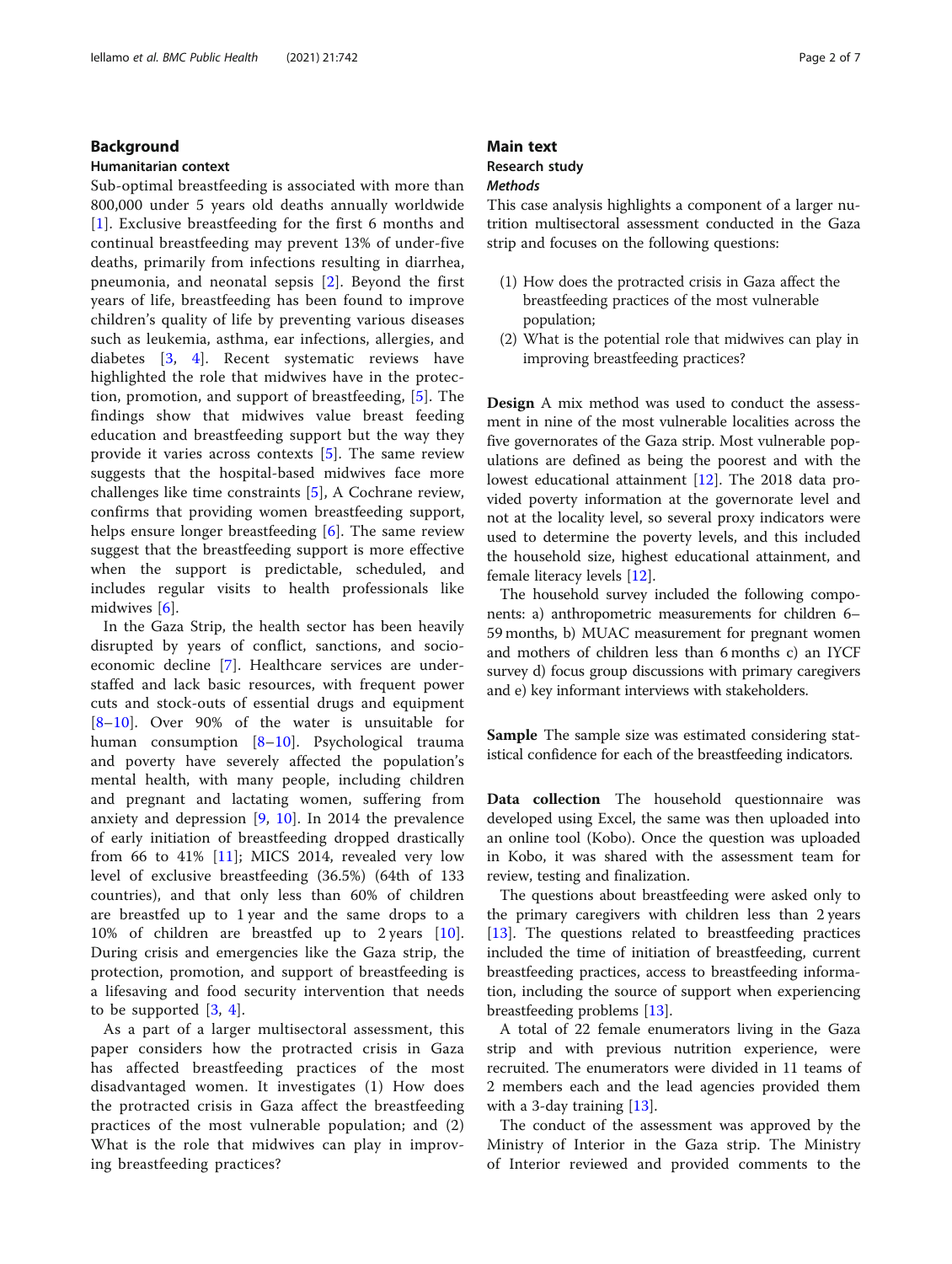questionnaire and the methodology, including the text used to seek the consent of the respondents [[13](#page-6-0)].

During the data collection the enumerators used systematic random sampling to select the households to be included in the survey. At the household level women were selected purposefully, using the pre agreed selection criteria. A household was eligible for the interview if there was a child  $\langle 2 \rangle$  years of age and the primary caregiver was present  $[13]$  $[13]$ . Verbal consent to participate was asked to all the target respondents and was recorded in the Kobo tool. A total of 1476 respondents (primary caregivers) of children (0–59 months) were covered by the assessment but only 1044 had a child less than 24 months (70.7%) while the remaining had children 2 to less than 5 years of age [\[13](#page-6-0)].

During the data collection phase, two (2) initially selected areas could not be accessed due to rapid deterioration in the security situation and associated risks of conflict escalation with aerial attacks from both parties involved. Data collection was therefore interrupted for 2 days due to the imminent risk of escalation between the parties. Clearance was provided by the security officer prior to the re-start of data collection [[13](#page-6-0)].

A total of four focus groups discussions (FGDS) were conducted to better understand the local beliefs and other factors affecting infant feeding practices [\[13](#page-6-0)]. The FGDs targeted only women and were conducted in two clinics in the city of Gaza and Khan Yunis within Gaza strip, with a total of 5 women from each of the localities covered by the household survey [[13\]](#page-6-0). The participants to the FGD were selected from the respondents of the household survey based on their responses to the breastfeeding questions. For each of the FGDs half of the participants had good breastfeeding practices while the other half had poor breastfeeding practices. The selection of the two type of participants helped barriers and facilitators to breastfeeding [[13\]](#page-6-0).

Data analysis The completed questionnaires were downloaded from the Kobo cloud onto Excel, this was done to clean and translate all the data entries in English [[13\]](#page-6-0). The anthropometric data were exported into the ENA Smart Software, for the calculation of the different anthropometric indicators and to conduct the regular plausibility check [[13](#page-6-0)]. The food security information was processed and analysed with the support of WFP technical team of the Jerusalem office. All the remaining data were process and analysed using SPSS [\[13](#page-6-0)].

# Results

A total of 1476 respondents (mothers) of children (0–59 months) were covered by the assessment, and all (100%) delivered in a health facility. 1172 (80.7%) delivered vaginally, while 284 (19.2%) delivered via a Caesarean-

section (CS). A total of 1044 had a child less than 24 months (70.7%) while the remaining had children 2 to less than 5 years of age.

The study revealed that 6.3% of mothers with children less than 24 months stated that they never breastfed their children. Early initiation of breastfeeding (breastfeeding within the 1st hour of birth) was practiced by 62.75% of mothers of children aged 0–23 months; 42% of the respondents confirmed that their new-borns were given liquids other than breast milk during the first 3 days of life.

Findings show that in the context of the Gaza strip, 88% of women know that breastfeeding should be initiated within the first hour of birth (Table 1).

More than 50% of women said that they received most breastfeeding information during antenatal care visits. Only 18% of women said that they received breastfeeding information during contact with health professionals throughout labour, delivery, and subsequent post-natal care visits.

When asked about the reasons for never breastfeeding their children, the top five (5) reasons given were: 1) maternal illness (40.3%); 2) new-born illness (26.9%); 3) baby's refusal to breastfeed (16%); 4) perceived no/insufficient breast milk (9%); and 5) preterm baby (4.5%) or CS delivery (4.5%).

Mothers were asked about the way that they addressed breastfeeding complications, such as perceived breast milk insufficiency. More than 50% answered that they rely on drinking additional fluids, 40% started to use breast milk substitutes such as infant formula, 21% of women increased the frequency of breastfeeding and 3% sought counselling support (Table [2\)](#page-3-0).

Focus group discussions conducted with women affected by the conflict confirm quantitative findings. Qualitative findings show a very high awareness of recommended breastfeeding practices, but the concerns and worries about the current economic situation, coupled with misinformation currently affect the breastfeeding practices in these communities. Some of the mothers of infants less than 6 months attending the FGDs said that they are exclusive breastfeeding.

**Table 1** Knowledge on when to start breastfeeding

| When should you start breastfeeding? | No            | (%)   |
|--------------------------------------|---------------|-------|
| Immediately/within 1 hour            | 919           | 87.77 |
| Within 1 day                         | 87            | 8.31  |
| Within 2 days                        | 23            | 2.20  |
| When the mother is ready             | 12            | 1.15  |
| When the baby wants                  | 3             | 0.29  |
| Don't know                           | $\mathcal{P}$ | 0.19  |
| After 3 days                         | 1             | 0.10  |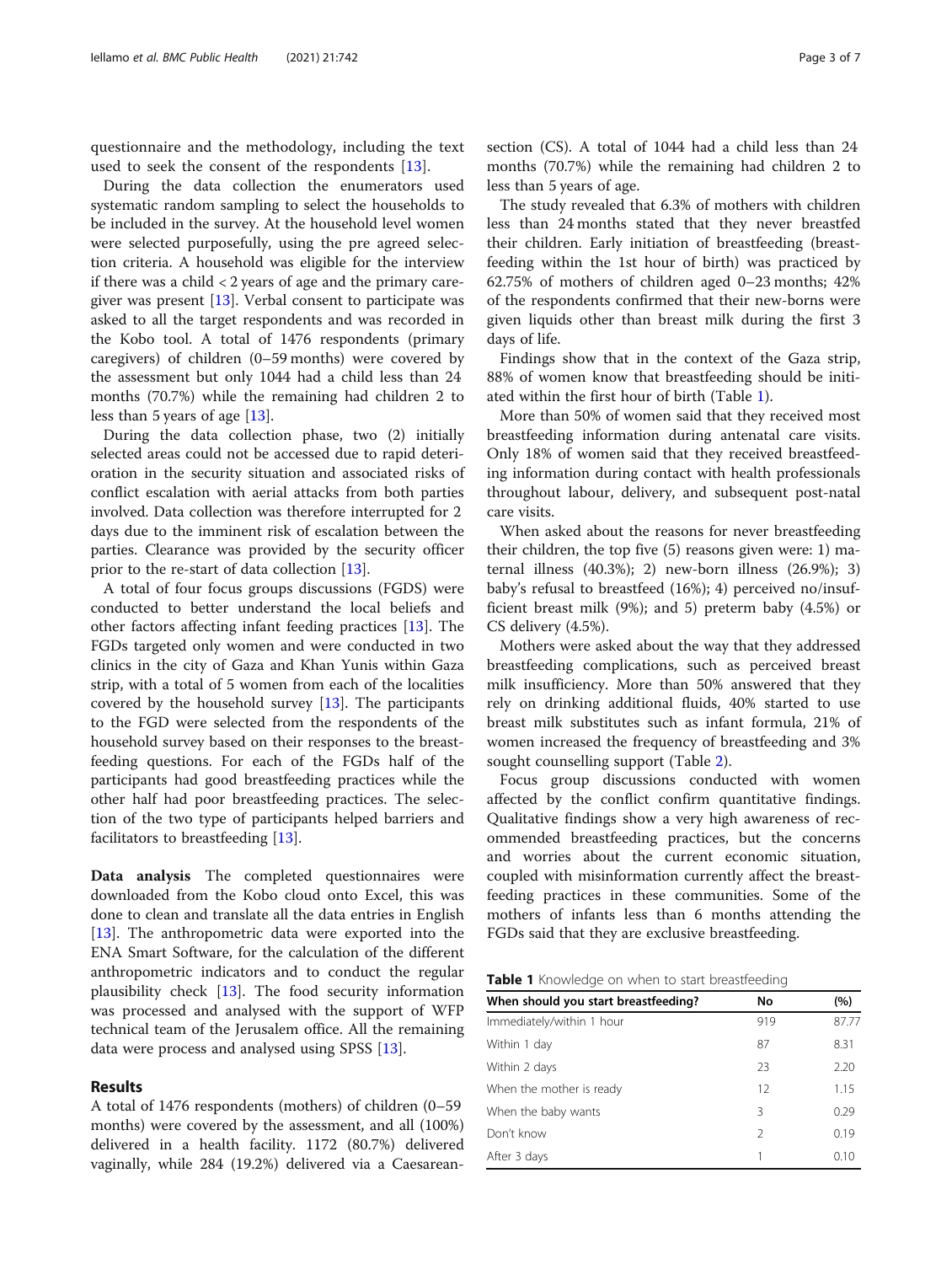<span id="page-3-0"></span>Table 2 Respondents' solutions to perceived breast milk insufficiency

| What should you do if you have<br>insufficient breast milk?) | No. | (%)  |
|--------------------------------------------------------------|-----|------|
| Drink more fluids                                            | 533 | 51%  |
| Top up each breastfeed with a bottle of formula              | 431 | 41%  |
| Increase frequency of breastfeeding                          | 220 | 21%  |
| Unsure / Don't know                                          | 141 | 135% |
| Seek advice/assistance with positioning and attachment       | 37  | 35%  |

"It is better to commit to exclusive breastfeeding rather than supplementary food we cannot afford", one woman said.

Other women said that "they do not have enough breastmilk, so they have to resort to infant formula, yogurt or cerelac to help the child feeding beside the not enough breastfeeding". One woman said that she gives child formula because she has twins and another one because her health is not good to give enough breastfeeding for child.

# **Discussion**

# Scientific importance of this research

The findings illustrate the level of breastfeeding knowledge and practices of mothers living in poor communities, suggesting an opportunity to increase the ability of the midwives in the Gaza strip to promote, protect, and support breastfeeding during ante-natal, intra-partum and the post-natal period. This assessment provided new, updated information on the breastfeeding practices of the most vulnerable communities in the Gaza strip. Prior to this study the most recent data was the Multiple Indicator Cluster Survey of 2014 [\[11](#page-6-0)].

Breastfeeding saves lives in all contexts - even more so in humanitarian and fragile contexts. The protection, promotion and support of breastfeeding are among the most effective interventions to prevent child morbidity and mortality in humanitarian contexts [[2\]](#page-6-0). Exclusive breastfeeding for the first 6 months and continued breastfeeding, thereafter, may prevent 13% of under-five deaths, primarily from infections resulting in diarrhoea, pneumonia, and neonatal sepsis [[2\]](#page-6-0). Non breastfed infants have a 14 times higher risk of dying from any cause compared to exclusively breastfed infants, a 15 times higher risk pneumonia and a 10 times higher risk of diarrhoea [[14,](#page-6-0) [15](#page-6-0)]. Furthermore, the global impact of breastfeeding on maternal health is significant, with a reduction in the risk of breast cancer and potential to prevent  $20,000$  deaths  $[1]$  $[1]$ . In environments where access to safe water is limited and food insecurity is a significant issue for families, exclusive breastfeeding for new-borns and infants is a lifesaving public health intervention [[14](#page-6-0)–[21\]](#page-6-0). It is important to ensure that additional studies are conducted in similar contexts, to ensure that findings are reflected in practical measures to protect the lives of the youngest and most vulnerable in humanitarian settings, whilst providing the needed support for pregnant women and mothers.

This study's findings highlight the potential role that midwives in humanitarian contexts, who have an integral role in the initiation, protection promotion and support of breastfeeding practices. The findings were disseminated and validated by the members of the Nutrition Working Group and were presented to national and international organizations working in the Gaza strip during a workshop in May 2019.

The same were also presented to the different sector's coordination mechanism including Health, WASH, Food Security, Livelihoods and Protection from June to August 2019.

The findings illustrate the immediate need to focus on practical, focussed interventions aiming at the most vulnerable were shared and presented with the Humanitarian Country Team (lead by UN OCHA), UN agencies and the organizations and donors contributing and supporting the humanitarian response. This guided strategic discussion and initial direction with UN OCHA and relevant UN partners. The study suggests that the protection, promotion, and support of breastfeeding focusing on the most vulnerable populations in the Gaza strip, will receive more attention, including financial resources. The findings of the study were used to inform the revision and update of the Humanitarian Needs Overview for 2020 and the Humanitarian Response Plan 2019–2020 providing additional windows of opportunity for resources for an integrated solution to the issues presented.

Evidence shows that when breastfeeding support is offered to women, the duration of exclusive breastfeeding is increased [[6\]](#page-6-0). Studies have confirmed the benefits that individual breastfeeding support provided by midwives have on women and their practices [[16,](#page-6-0) [22](#page-6-0), [23](#page-6-0)]. This is particularly relevant in conflict settings, where the need for psychosocial and mental support for pregnant and postnatal women with babies is significant, given the continuous challenge of giving birth and raising children in such a difficult and unsafe environment.

The findings confirm the need to: a) ensure a concerted effort to fully adapt and implement the recommendations of the IYCF-E operational guidance  $[24]$  $[24]$ ; b) review and possibly improve the pre-service training for midwives and other health professionals who provide antenatal, intrapartum and post-natal care in relation to the protection, promotion and support of breastfeeding using recommended WHO modules [\[25](#page-6-0)]; and scale up and exert efforts to ensure hospital and health facilities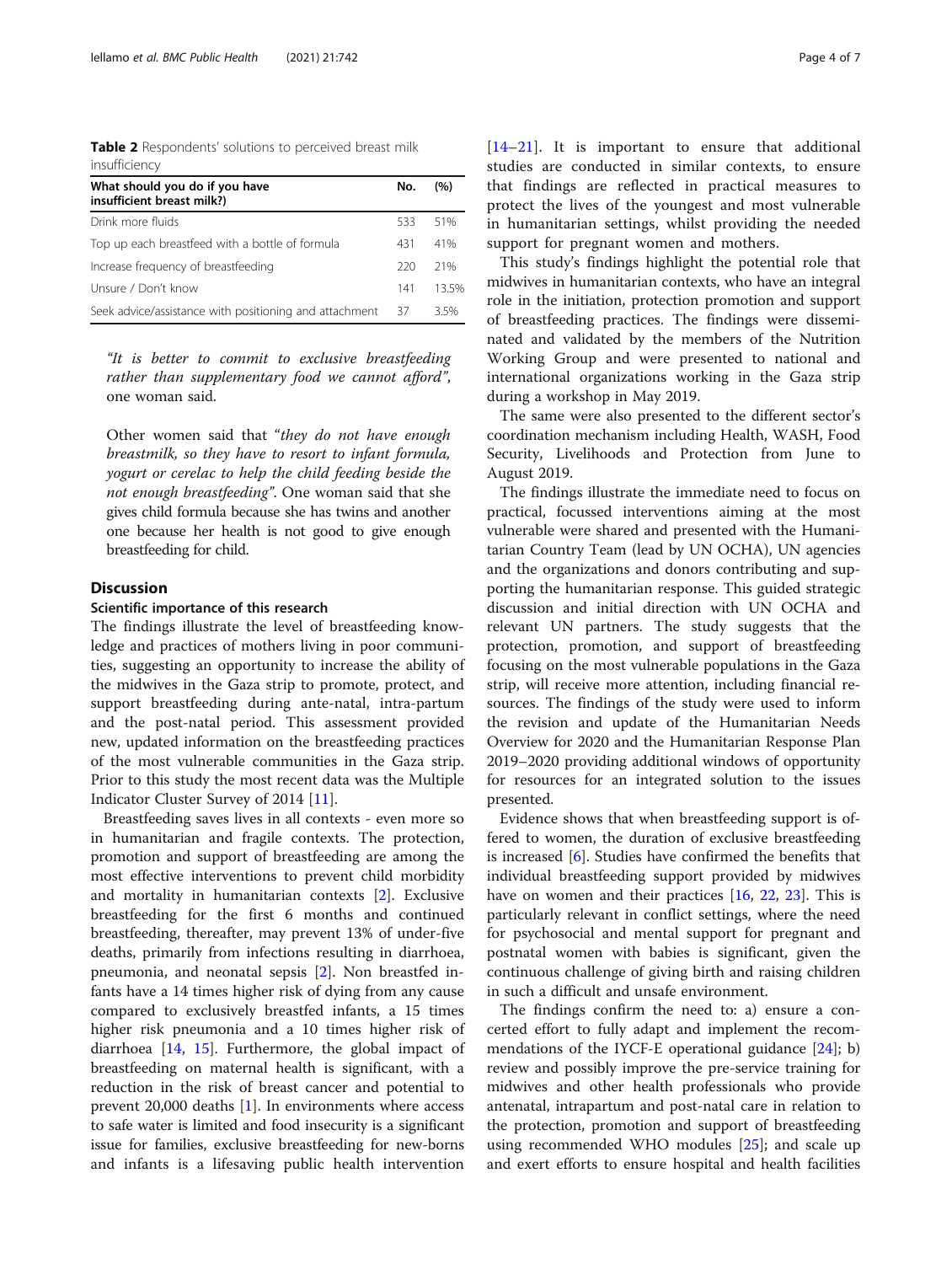providing maternity services fully comply with the WHO/UNICEF Baby Friendly Hospital Initiative [[26\]](#page-6-0).

For the vulnerable population of the Gaza strip, it is imperative to support the midwives to provide skilled support at birth (both vaginal and caesarean) thus ensuring breastfeeding initiation. If breastfeeding is practiced in the Gaza strip as per recommendations, there will be increased protection for common childhood diseases such as diarrhoea and ARI, whilst ensuring that the available resources are used by the household to increase access to a diverse and appropriate diet for the mother and the other members of the family. Having skilled midwives providing lactation support and counselling is certainly recommended in all contexts, particularly humanitarian settings, and fragile environments like the Gaza strip.

# Challenges to research

# **Security**

The security situation in the Gaza strip is unpredictable and escalation of conflicts is always a possibility. This was a major consideration during the design and planning phase of the study, and plans were made to ensure successful completion, even in the event of potential security situations. Contingency plans included the identification of back up areas to be covered and/or the reduction of the sample size requirements were also included.

# Political situation

The current political situation in the Gaza strip, exemplified by a strict set of requirements limiting study coverage and information to be collected by the Ministry of Interior in Gaza, was a critical challenge faced during the study. The Ministry of Interior reviewed the proposed questionnaire, as per local policy and requested that questions on socio-economic status and mental health be removed. This did not allow for an analysis of the results linking infant feeding practices and psychological condition of the caregiver, which, in a context like the Gaza strip, could be remarkable.

# **Capacity**

Due to the conflict and travel restrictions within the Gaza strip, many professionals and health workers (including midwives) are not able to access regular trainings and capacity building opportunities. This is clearly identified as a major gap and highlighted the need to strengthen local capacity in relation to nutrition assessments and implementation using local capacities and resources. This is relevant to this study's findings, with associated challenges when finalising study design and methodology, data collection and the quality of some aspects of the study.

# Research strategies

The following strategies and actions were deployed to address most of the challenges encountered:

- Integration and linkage with security officers of leading organizations was essential, during the design, planning and execution of all the activities. During the data collection phase, it was continuous and provided valuable information that led to the temporary interruption of the data collection due to a rapid escalation of the conflict affecting the selected areas. In a volatile and unpredictable context like the Gaza strip, daily movements of teams and large groups must be cleared by relevant officers, mostly considering the locations of destination.
- Coordination with authorities and communities; a requirement for the issuance of the needed formal endorsements and clearances by the governing authorities as well ensuring full engagement and support from the participating communities. The Ministry of Interior in Gaza (under the Hamas leadership) required the review and clearance of the design and questionnaires. Several questions were removed as per their recommendations, that called for a revision of the questionnaire and of the objectives of the study.
- Supportive supervision was provided during the whole data collection with daily debriefing with teams, with the support of the leading organizations and to the extent possible international consultant. However, considering the escalation of the hostility during this period, this was reduced drastically and limited to Phone SMS based follow ups and updates. Teams were asked to communicate locations, challenges, and progress, regularly during the day, to ensure their safe and smooth progress in the data collection.
- Allocation of buffer days and geographical areas in lieu of days lost. Having a contingency plan for similar exercises in the context of the Gaza strip is crucial. Due to the potential for escalation of conflict in selected areas, this extra allocation in relation to logistical support and timeframe mitigated any major impact on the actual timely conclusion of the assessment. Data collection was halted for 2 days due to the escalation of the conflict that affected the selected areas, and the buffer days were used to complete the data collection. Allocation of extra days meant ensuring that budget, cars, and other logistical support was available in a timely manner and did not require extra approvals and procedures.
- In country and remote assistance to the data collection teams were provided by all the agencies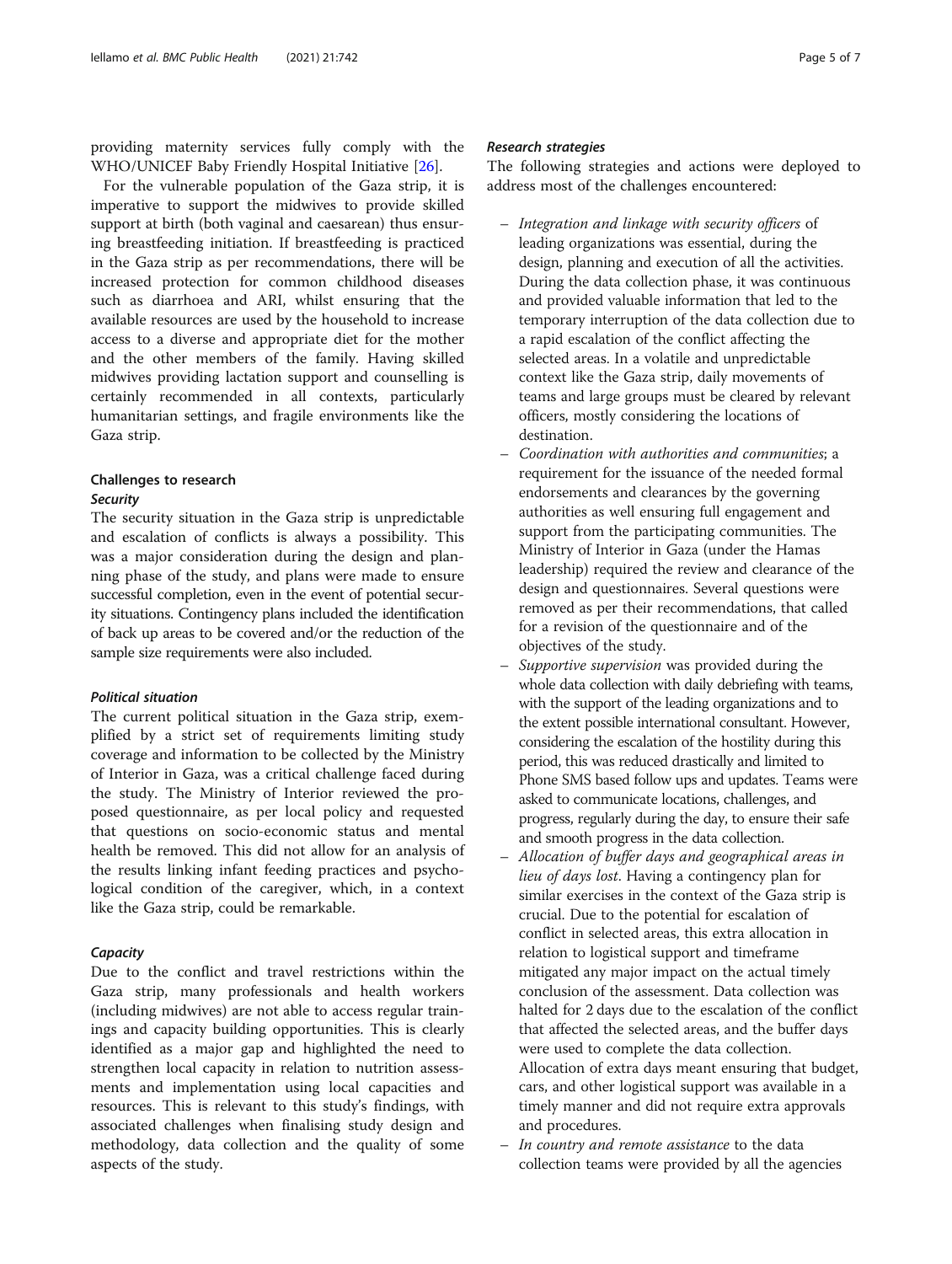involved during the data collection but mostly during data processing and analysis. The lead researcher could not visit all the areas and during the potential escalation of the conflict could not visit the field and support the data collection teams

# Conclusions

Despite the documented challenges, this research has highlighted the need to assess the way breastfeeding is protected and supported in the Gaza strip, and possibly to strengthen the capacity of midwives in providing breastfeeding support, including the timely initiation of breastfeeding and lactation support. Indeed, the protracted emergency settings may have limited midwives' ability to access professional updates and on the job capacity building opportunities. Implementing partners must address this gap in knowledge and skill as a matter of urgency.

The role of midwives in supporting women to improve their breastfeeding practices has several important effects on maternal health and wellbeing and proven positive effects for children. In humanitarian contexts such as the Gaza strip, the initiation and continuation of effective breastfeeding has lifesaving impacts. This study raises alerts humanitarian agencies on the importance of the need to invest more in evidence-based interventions and the capacity of midwives in humanitarian contexts. If this need is met, midwives' effective support of improved breastfeeding practices will contribute to reducing pressure on Gaza's public health system, currently stretched in a fragile and constant crisis setting.

The study in Gaza highlights the importance of supporting research in protracted crisis settings. It proves that it is possible to conduct research in complex humanitarian environments. The value of this study is linked to its context and the living conditions of the most vulnerable communities in the Gaza strip. Lessons learned in this research include the importance of a) allocating additional research time, to account for potential interruption, due to the volatile situation b) daily coordination with security officers to ensure safe access to target localities c) identification of extra sites, in case escalation of conflicts do not allow for access to pre-selected localities and d) training of additional enumerators to fill up for potential gaps due to the conflict escalation and e) negotiation with the authorities to ensure compliance with the requirements. Finally, it was observed that there is a general need for health and nutrition workers to increase their knowledge and skills on nutrition assessments.

# Abbreviations

ARI: Acute Respiratory Infection; CS: Caesarean; ENA: Emergency Nutrition Assessment; IYCF: Infant and Young Child Feeding; IYCF-E: Infant and Young Child Feeding in emergencies; KAP: Knowledge, Attitudes and Practices; MEAL: Monitoring, Evaluation, Accountability and Learning; MICS: Multi Indicator Cluster Survey; OCHA: United Nations Office for the Coordination of Humanitarian Affairs; oPt: Occupied Palestinian Territory; SCI: Save the

Children International Occupied Palestinian Territory; SMART: Standardized Monitoring and Assessment of Relief and Transitions; UNICEF: United Nations Children's Funds; UN: United Nations; UK: United Kingdom; WASH: Water, Sanitation and Hygiene; WFP: World Food Programme

#### Acknowledgements

The assessment is the result of efforts and investments of different partners at every level, country, regional and global. We would like to recognise the important and strategic support from all the members of the Nutrition Working Group the Health Cluster lead and in particular the head of agencies Jennifer Moorehead, Country Director SCI oPt, Genevieve Boutin, UNICEF Special Representative and Stephen Kearney, WFP Representative and Country Director.

A major thanks also for their expertise and contribution to the following Selena Bajraktarevic, UNICEF Chief of Health and Nutrition, Dr. Younis Awadallah, UNICEF Health Specialist and Amani Jouda, UNICEF Early Childhood Development Officer. Nitesh Patel, WFP Regional Nutrition Advisor, Samah Helou, WFP Programme Policy Officer, Salah Lahham, WFP Vulnerability Analysis and Mapping Officer and Ruba Shanti, WFP Vulnerability Analysis and Mapping Associate.

#### Authors' contributions

AI contributed to the design, lead the analysis, interpretation and writing of the article. EM contributed to the interpretation and had a major role in the writing of the article. SM had a major role in the design, data collection and analysis of the data, participated in the finalization of the article. JL lead the design of the study and the data collection, contributed to the analysis of the study. NN had a major role in the design, data collection and analysis of the data, participated in the drafting and finalization of the article. All authors read and approved the final manuscript.

## Funding

SCI oPt, WFP and UNICEF contributed to the funding of the study. All the three agencies participated in the design, data collection, analysis, and interpretation of the study.

#### Availability of data and materials

The datasets generated and/or analysed during the current study are not publicly available due to the specific operational context but are available from the corresponding author on reasonable request and upon approval from the leading agencies.

#### **Declarations**

#### Ethics approval and consent to participate

The study was part of a larger assessment and was agreed by the Nutrition Working Group, a sub working group of the Health Cluster in the Gaza strip. All assessments and data collection exercises require the approval of the Ministry of Interior (MOI) in the Gaza strip. The MOI reviewed, commented, and approved the conduct of the study, with some modifications in the questionnaire and in the design. Additional ethical reviews were waived because the MOI approved the conduct of the assessment, and the assessment was endorsed by the members of the Health Cluster, like the MOH, UN agencies and national and international partners. The assessment was implemented also to inform the development of the Humanitarian Needs Overview and the Humanitarian Response Plan for the Gaza strip. The final approval was given verbally after the changes were done accordingly. The Ministry of Interior reviewed the questionnaire and the methodology including the verbal approval by the respondents to participate in the study.

All the respondents, after explaining the purpose of the study were asked if they agreed to participate in the survey. Their verbal consent was recorded in the Kobo survey tool.

#### Consent for publication

Not applicable.

#### Competing interests

The authors declare that they have no competing interests.